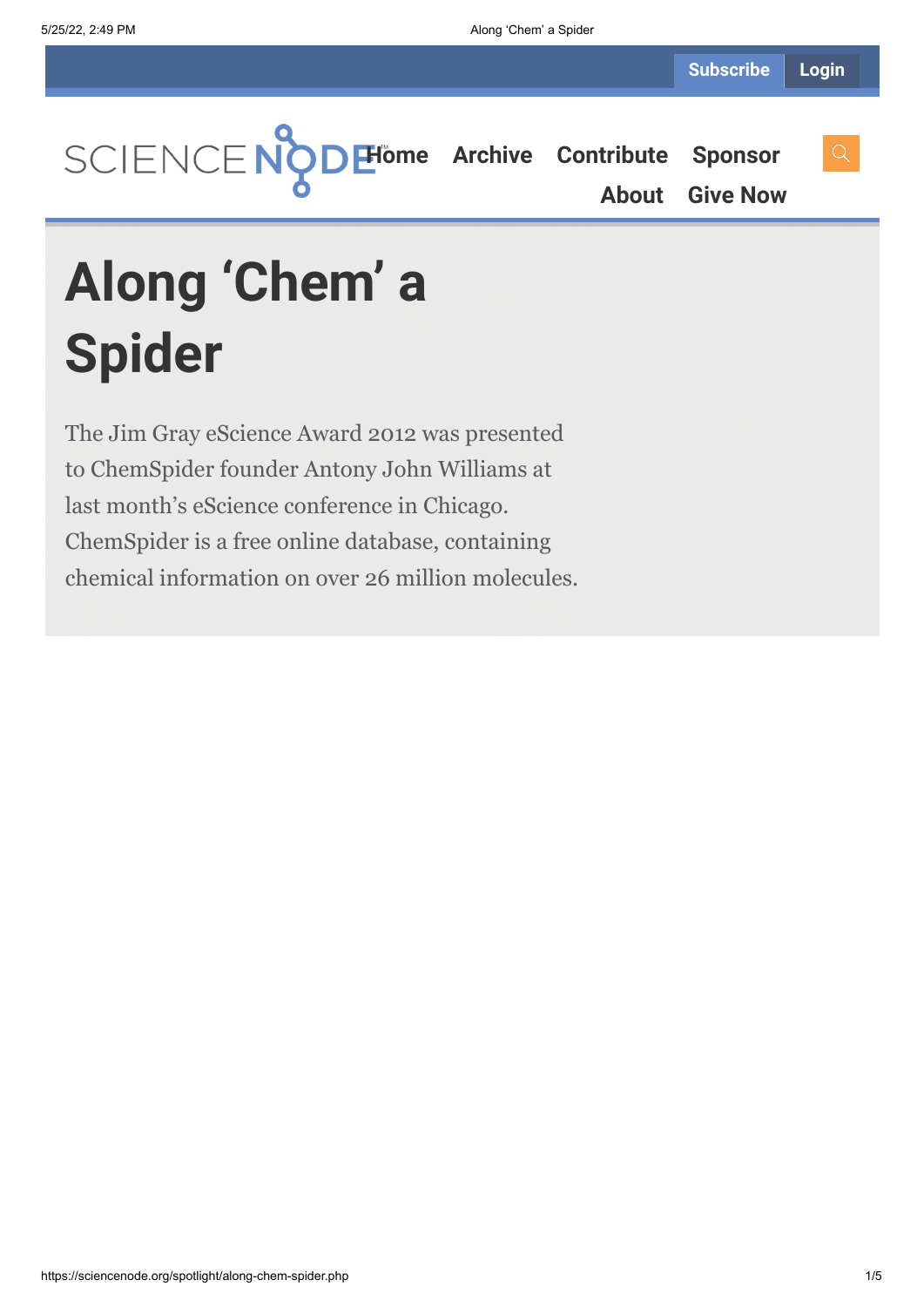

Can you identify this amusingly named molecule, seen here in a 3D image available on the ChemSpider website? Answers in the comments section below.

[The Jim Gray eScience Award 2012](http://blogs.msdn.com/b/msr_er/archive/2012/10/10/2012-jim-gray-award-honors-antony-john-williams.aspx) was presented to ChemSpider founder [Antony John Williams](http://www.google.ch/url?sa=t&rct=j&q=&esrc=s&source=web&cd=1&cad=rja&ved=0CCIQFjAA&url=http%3A%2F%2Fen.wikipedia.org%2Fwiki%2FAntony_John_Williams&ei=SS6ZUM6UMYXNswbB9YGABw&usg=AFQjCNGI-W3zlTz3HcK8zoM1_X7HpjoM_w) last month. [ChemSpider](http://www.google.ch/url?sa=t&rct=j&q=&esrc=s&source=web&cd=1&cad=rja&ved=0CCAQFjAA&url=http%3A%2F%2Fwww.chemspider.com%2F&ei=WC6ZUIKvL83BtAaqkYGYBA&usg=AFQjCNFCEZvV46N8dUgPscWaXLzjVy3WOA) is a free online database, which now contains information on over 28 million chemicals gathered from over 400 individual data sources. Williams launched the site in 2007 and it was purchased by the [Royal Society of Chemistry](http://www.google.ch/url?sa=t&rct=j&q=&esrc=s&source=web&cd=1&cad=rja&ved=0CCAQFjAA&url=http%3A%2F%2Fwww.rsc.org%2F&ei=fS6ZUK23BcXJtAbI1IGwAQ&usg=AFQjCNFIaNiK4rJxO8XbwHGX1bFHM4f2Jg) in 2009, where Williams is now employed. The site relies on Wikipedia-style crowd-based curation and contains a host of information on chemical compounds, including: molecular formulae, systematic names, trade names, structures, molecular weights, registry numbers, and suppliers.

The award ceremony took place during last month's [Microsoft eScience Workshop](http://research.microsoft.com/en-us/events/escience2012/), which was held in

**Share this story**



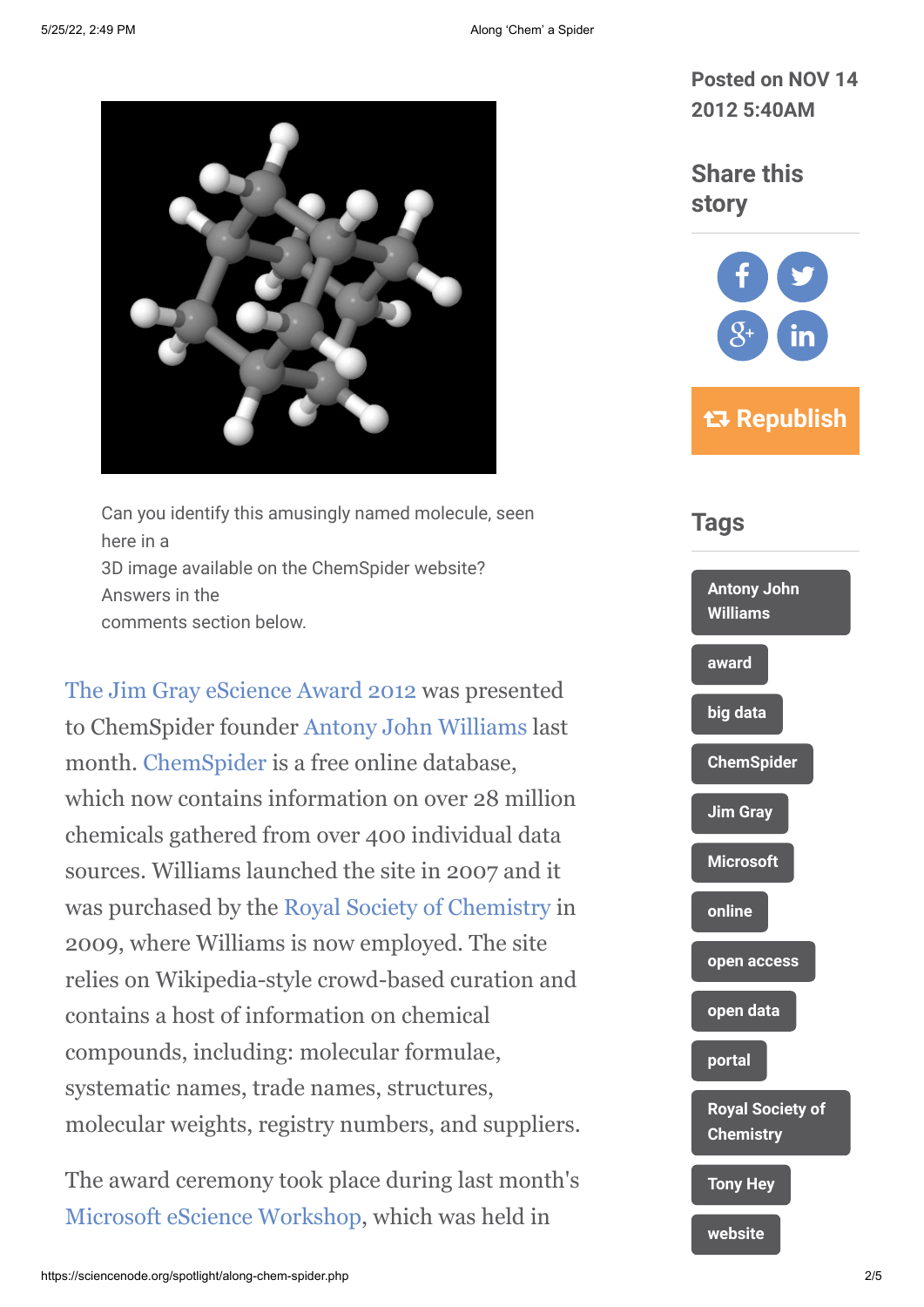[conjunction with the IEEE International](http://www.ci.uchicago.edu/escience2012/) Conference on eScience 2012 in Chicago, Illinois, US. [The Jim Gray eScience Award](http://research.microsoft.com/en-us/collaboration/focus/escience/jim-gray-award.aspx) is an annual prize which recognizes outstanding contribution to the field of data-intensive computing. [Gray](http://www.google.ch/url?sa=t&rct=j&q=&esrc=s&source=web&cd=1&cad=rja&ved=0CCMQFjAA&url=http%3A%2F%2Fen.wikipedia.org%2Fwiki%2FJim_Gray_(computer_scientist)&ei=xS6ZUM27HcTYtAaAgIHoBA&usg=AFQjCNFN30BDQDD4YtOyfJhvK8I1rgAp4A), after whom the award is named, was a former Microsoft researcher and Silicon-Valley legend, who was lost at sea in 2007. He postulated that e-science is the next evolutionary step in scientific exploration, following the original, empirical phase and the subsequent theoretical and computational phases. This is a sentiment which was echoed by [Tony Hey](http://en.wikipedia.org/wiki/Tony_Hey), vice president of [Microsoft Research Connections](http://www.google.ch/url?sa=t&rct=j&q=&esrc=s&source=web&cd=1&cad=rja&ved=0CCAQFjAA&url=http%3A%2F%2Fresearch.microsoft.com%2Fen-us%2Fcollaboration%2F&ei=_C6ZUISuAtDKswbk24DwCw&usg=AFQjCNGsGekQtSKi1JfDraMqncfQLseGjQ), who presented the award to Williams. "E-science will soon just become known as science," he prophesied. And, there can few researchers who can have been as instrumental in enabling this change as Williams. In recent years, he has released mobile apps allowing users to access ChemSpider from their smartphones or tablets and has overseen integration of the database with tools such as [PubMed](http://www.ncbi.nlm.nih.gov/pubmed) and [Google Scholar.](http://scholar.google.com/) Also a prominent advocate of [open-notebook science](http://www.google.ch/url?sa=t&rct=j&q=&esrc=s&source=web&cd=1&cad=rja&ved=0CCIQFjAA&url=http%3A%2F%2Fen.wikipedia.org%2Fwiki%2FOpen_notebook_science&ei=p0iZUJ3dB8natAa0ioGgBA&usg=AFQjCNFCBRipk-ScY2eYWVgJhhzCq7MoKw), Williams allows ChemSpider users to add additional data, spectra, links, videos, and audio to compound records on the site.

In a [blog post](http://www.chemconnector.com/2012/10/10/honored-to-be-a-recipient-of-the-jim-gray-escience-award-from-microsoft-research/) published the day after receiving the award, Williams wrote that he felt "very emotional" given the calibre of previous recipients of the award and said he was leaving Chicago "proud, tired and looking forward to making an ever bigger impact".

*- Andrew Purcell*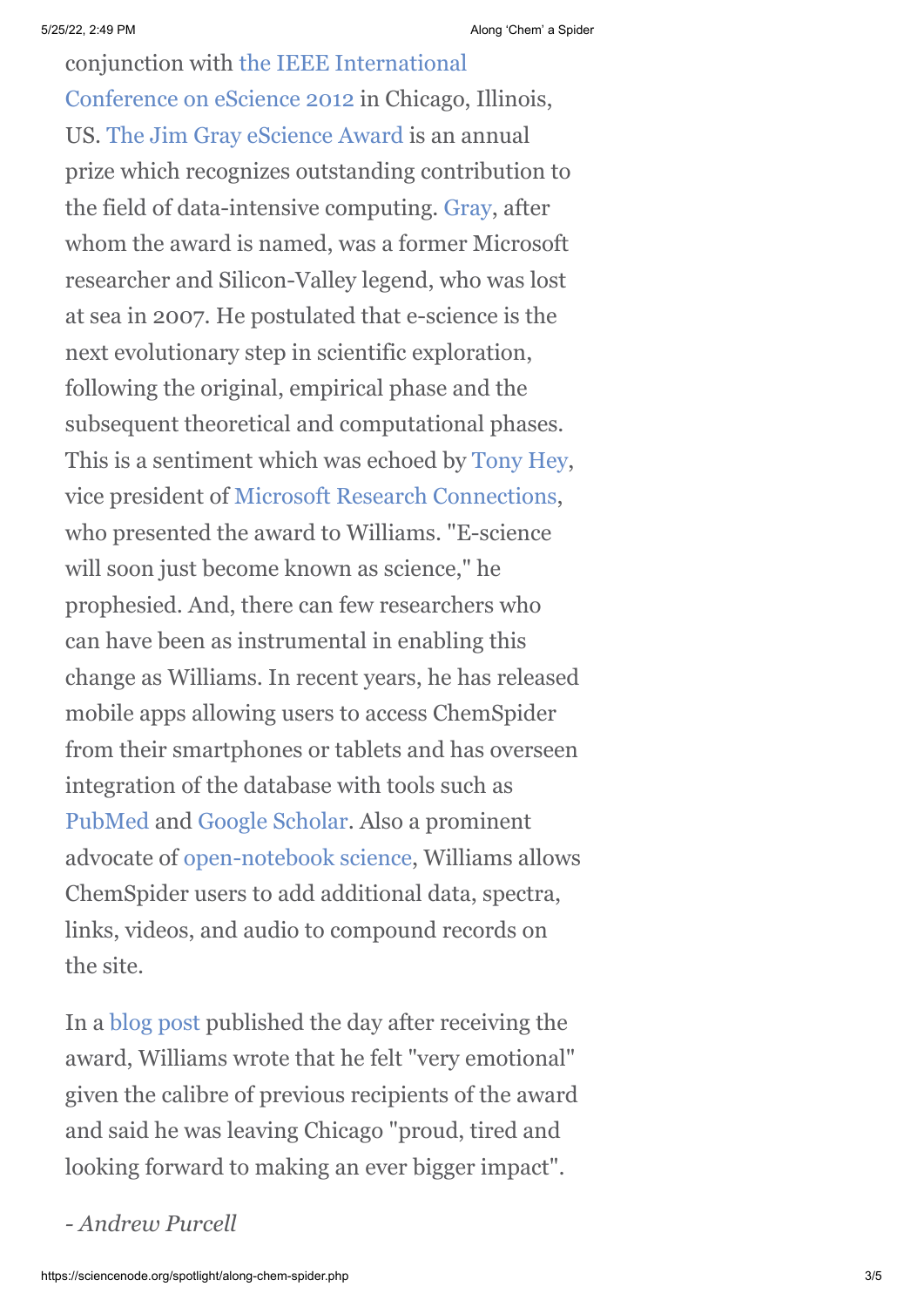# **Join the conversation**

**Contribute**

# Do you have story ideas or something to contribute? **Let us know!**

## **OUR UNDERWRITERS**

Thank to you our underwriters, who have supported us since the transition from International Science Grid This Week (iSGTW) into Science Node in 2015. We are incredibly grateful.

# **[View all underwriters](https://sciencenode.org/about/index.php)**

## **CATEGORIES**

**Advanced [computing](https://sciencenode.org/archive/?year=2016&category=Advanced%20computing) [Research networks](https://sciencenode.org/archive/?year=2016&category=Advanced%20computing&category=Research%20networks) [Big data](https://sciencenode.org/archive/?year=2016&category=Advanced%20computing&category=Research%20networks&category=Big%20data) [Tech trends](https://sciencenode.org/archive/?year=2016&category=Advanced%20computing&category=Research%20networks&category=Big%20data&category=Tech%20trends) [Community building](https://sciencenode.org/archive/?year=2016&category=Advanced%20computing&category=Research%20networks&category=Big%20data&category=Tech%20trends&category=Community%20building)**

#### **CONTACT**

**Science Node** Email: **[editors@sciencenode.o](mailto:edit%6F%72s@s%63%69encenode.%6F%72%67)** Website: **[sciencenode.org](https://sciencenode.org/) GIVE NOW** 

Copyright © 2022 Science Node ™ | **[Privacy Notice](https://sciencenode.org/privacy/index.php)** | **[Sitemap](https://sciencenode.org/sitemap/index.php)**

Disclaimer: While Science Node ™ does its best to provide complete and up-to-date information, it does not warrant that the information is error-free and disclaims all liability with respect to results from the use of the information.